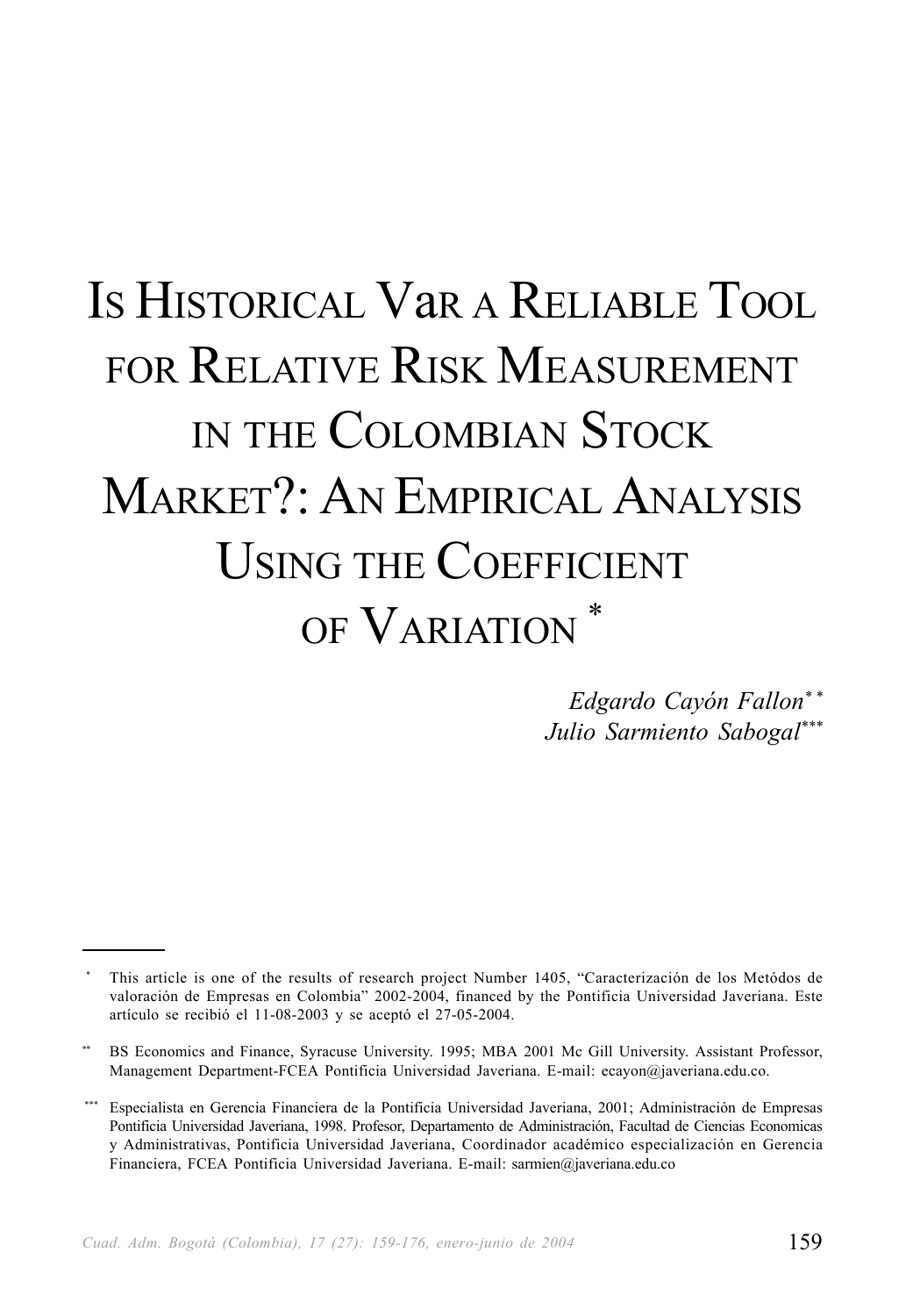#### **ABSTRACT**

Value-at-Risk (VaR) has become one of the most used techniques in financial risk management. The purpose of this paper is to address how well the technique holds in an illiquid stock environment, such as the one in the Colombian stock market. Our objective is to measure the efficiency of Valueat-Risk in terms of the coefficient of variation, which has been long used by practitioners, and treated frequently in the literature, as a measure of relative risk which is relatively easy to implement. Indeed, by using a simple regression analysis, we show how well VaR (specifically historical VaR) holds as a dependent variable, in terms of the coefficient of variation as our independent variable. The results fail to provide conclusive evidence that by CV standards, the historical VaR holds, on the average, as a reliable methodology for measuring risk at high confidence levels in the Colombian stock market. These results open another line of inquiry, if whether indeed the Colombian Stock Market behaves in a parametric or a non-parametric way, which could also put into question the effectiveness of the CV as a relative risk measure, a significant question that is a matter for further research that could lead to a whole different set of conclusions.

**Key Words:** Risk, Finance, Risk management, Quantitative Risk Analysis, stock market, Value at Risk

#### **RESUMEN**

#### *¿Es el VaR una herramienta confiable para medir el riesgo en el mercado de valores colombiano? Un análisis empírico mediante la utilización del coeficiente de variación*

El valor en riesgo se ha convertido en una de las técnicas más utilizadas en el manejo de riesgos financieros. El propósito de este artículo es mostrar cómo se comporta esta técnica en un entorno bursátil ilíquido, como el de la Bolsa de Valores de Colombia. Nuestro objetivo es medir la efectividad de esta técnica en términos del coeficiente de variación, la cual ha sido ampliamente usada por los expertos y mencionada con mucha frecuencia en la literatura, como una medición de riesgo relativo relativamente fácil de implementar. De hecho, mediante un análisis de regresión simple, se muestra que el valor en riesgo (especialmente el valor histórico) se comporta como una variable dependiente en relación con el coeficiente de variación, nuestra variable independiente. Los resultados no ofrecen evidencia contundente de que, según los estándares CV, el VaR histórico sea, en promedio, una metodología confiable para medir el riesgo con altos niveles de confiabilidad en el mercado de valores de Colombia. Los estudios abren otra línea de investigación sobre el interrogante de si dicho mercado se comporta de manera paramétrica o no paramétrica, hecho que también pondría en duda la efectividad del coeficiente de variación como técnica de medición del riesgo relativo. Esta pregunta amerita mayor investigación, la cual podría conducir a conclusiones totalmente diferentes.

**Palabras clave**: riesgo, finanzas, manejo del riesgo, análisis cuantitativo del riesgo, mercado de acciones, Valor en Riesgo.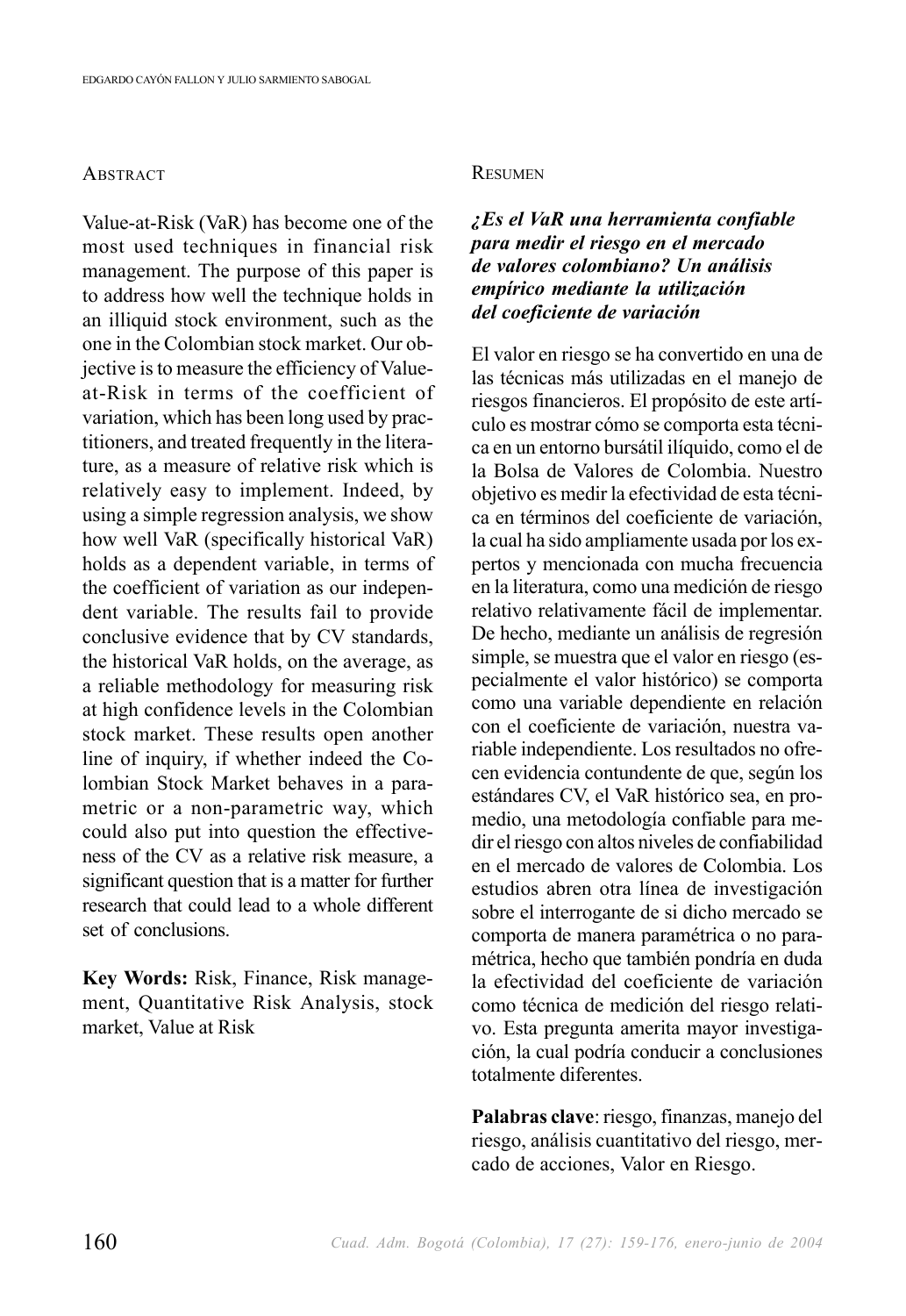#### **Introduction**

The concept of variance (commonly defined as standard deviation) as a measure of financial risk has been extensively treated in the financial literature. Most of the academic work surrounding variance as a potential risk measure is focused on Markowitz's portfolio theory (Markowitz, 1952). Although no formal framework or general economic solution has been given to variance as a risk proxy in terms of economic utility, the intuitiveness behind variance as a basic statistical concept makes it easy to use (Brief and Owen, 1969). Indeed, most of the theoretical work about this subject is concerned with seeking rules in the context of "probability beliefs" for the "rational investor", rather than seeking a solution for one size fits all (Markowitz, 1991). The basic premise of this "set of rules" is that most investors tend to be risk adverse (defined in statistical variance<sup>1</sup> terms), and will be just barely willing to accept more variance (or higher risk), if and only if this risk is compensated for in terms of a higher expected return (defined in terms of the historical statistical mean<sup>2</sup>). Under this basic premise, we define the coefficient of variation and VaR (specifically historical VaR) as standard measures of risk.

#### *Definitions*

The coefficient of variation is defined mathematically as:

$$
CV = \frac{\sigma_a}{v_a} \tag{1}
$$

where  $\sigma_{\overline{a}}$  is defined as the standard deviation of X observations of the stock or asset *a*, and  $v_a$  is defined as the expected return of X observations of the stock or asset *a.* This definition is often used as a measure of *relative risk,* and should be used for comparison purposes among different investment choices. However, it is important to recall that this is a measure that always has to be *compared* relative to another investment; otherwise it is completely useless. For illustration purposes, let's use the following data for Stocks A and B:

| Variables                 | <b>Stock</b> | <b>Stock</b> |
|---------------------------|--------------|--------------|
|                           | A            | B            |
| Risk (standard deviation) | 10%          | 20%          |
| Expected Return (mean)    | 10%          | 10%          |
| Coefficient of variation  |              |              |

As we can see, there is not much use in knowing that the CV for stock A is 1, but when compared to the CV for stock B of 2, we can infer that this stock is twice as risky as stock A. The measure is straightforward in the sense that the higher the CV of one stock or asset as compared to another, the riskier that stock is in terms of variance (measured by the standard deviation). In other words, the CV can measure the dispersion of two different data series from their respective expected returns, and therefore their relative risk.

<sup>1</sup> For the mathematical formula of variance (defined as standard deviation), see Appendix 1.

<sup>&</sup>lt;sup>2</sup> For the mathematical expression of expected return (defined as historical mean), see Appendix 1.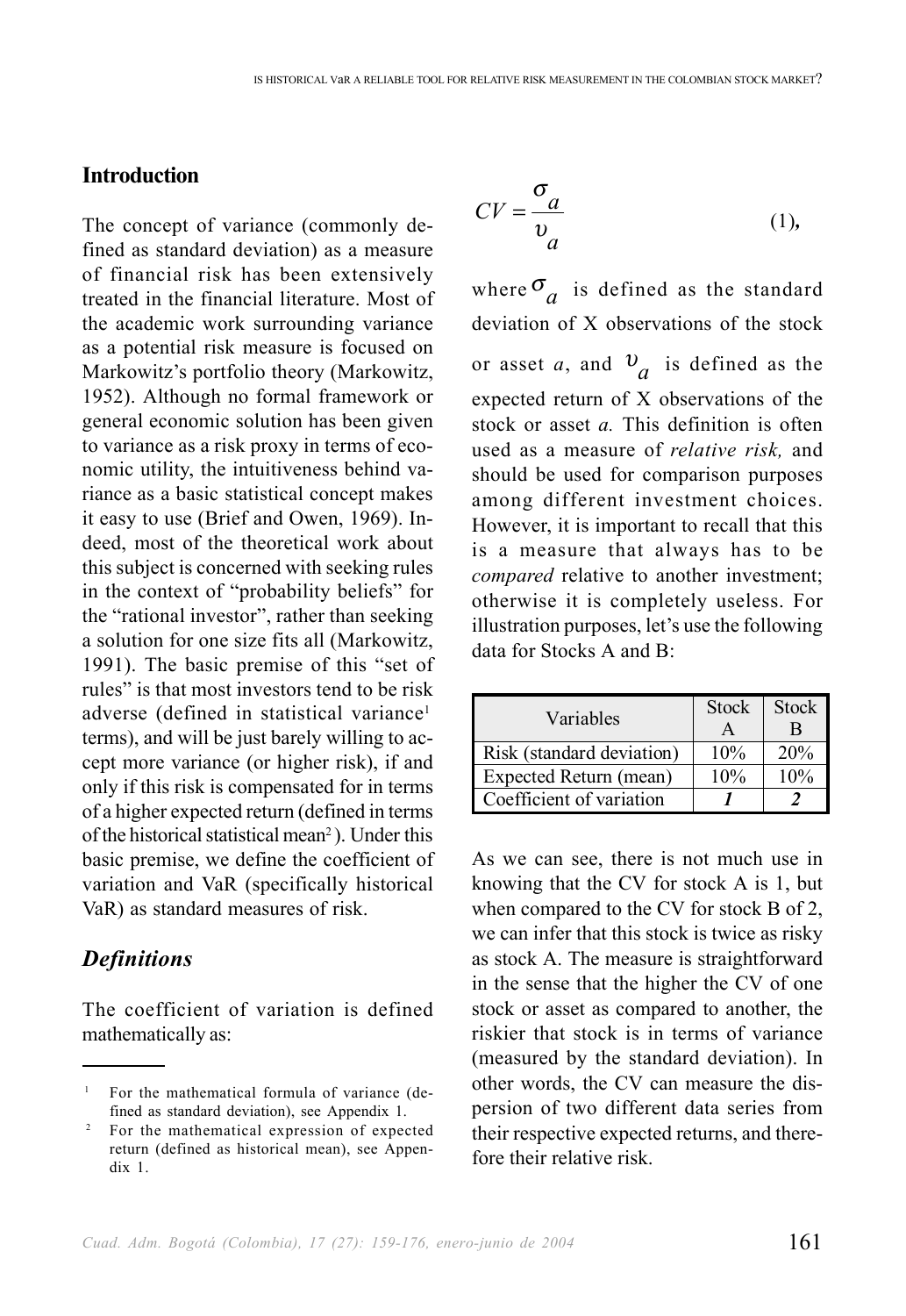Although the CV is commonly used in investment analysis, there has been a debate concerning the instances in which it should be applied to investments. When used in the estimation of risk premiums among a certain number of data series, it has been found that when a certain degree of autocorrelation exits among the variables combined in a portfolio, the high variance variables tend to be underestimated, due to the covariance effect in the portfolio as a whole (Scheel, 1978). Furthermore, when measuring the CV of stand-alone investments, such as stocks, we have to assume that the expected return is the ratio of two random variables<sup>3</sup> (Brief and Owen, 1969). Besides the randomness prerequisite, also the data series of the stock should be parametric (normally distributed); in the case of nonparametric data (not normally distributed), the appropriateness of the CV as a relative risk measure can be put into question (Dewitt and Roberts, 1970). However, there is strong theoretical and empirical evidence that supports the fact that stocks tend to distribute normally and behave in a random manner. As the theoretical basis, (Samuelson, 1965) provided a mathematical proof via stochastic processes as to why it is impossible to predict future stock prices based on historical data, and as to why they will behave randomly under a specified set of assumptions. This notion is further reinforced by an empirical study conducted by Eugene Fama; this study, which comprised 30 highly traded stocks form the NYSE, showed evidence that stocks tend to behave as a random walk and as independent events (Fama, 1965). This notion of independence is pivotal in proving that stocks are indeed normally distributed. Therefore, we can conclude that the CV can be a good measure of relative risk, when applied to stocks.

In the early 1980s, Value-at-Risk (VaR) was implemented by major US banks as a methodology for measuring market risk in absolute (monetary) terms. The use of this methodology was further reinforced by the *Basle Committee on Banking Supervision*, due to the negative impact of the major international financial crisis of the 1990s to the world's major financial institutions (Jorion, 2002). VaR is a very simple measure, easy to understand, and can be defined *as the predicted worst-case loss at a specific confidence level (e.g. 95%) over a certain period of time (e.g., 1 day)*. 4 In other words, VaR measures risk in terms of the worst-case past occurrences to the left of a normal distribution tail, given a specified probability range. This is done with the purpose of finding the observation that represents the exact percentage loss for that specific probability range. Although there are many methodologies for VaR calculation, in the specific case of the Colombian stock market, we will use the most common and

<sup>&</sup>lt;sup>3</sup> Usually in the comparison of stand-alone investments, the expected return (and therefore standard deviation) is done on a one-period basis, since the prices (historical) are known and not random. The problem arises for the future expectations in a multi-period basis, since the incorporation of future (unknown) observations makes it impossible to compute the actual mean and variance for that future, and consequently the true actual return; this is why it is called "expected return", since the chance of being equal to the actual return is random. 4 Riskmetrics Group. (1999).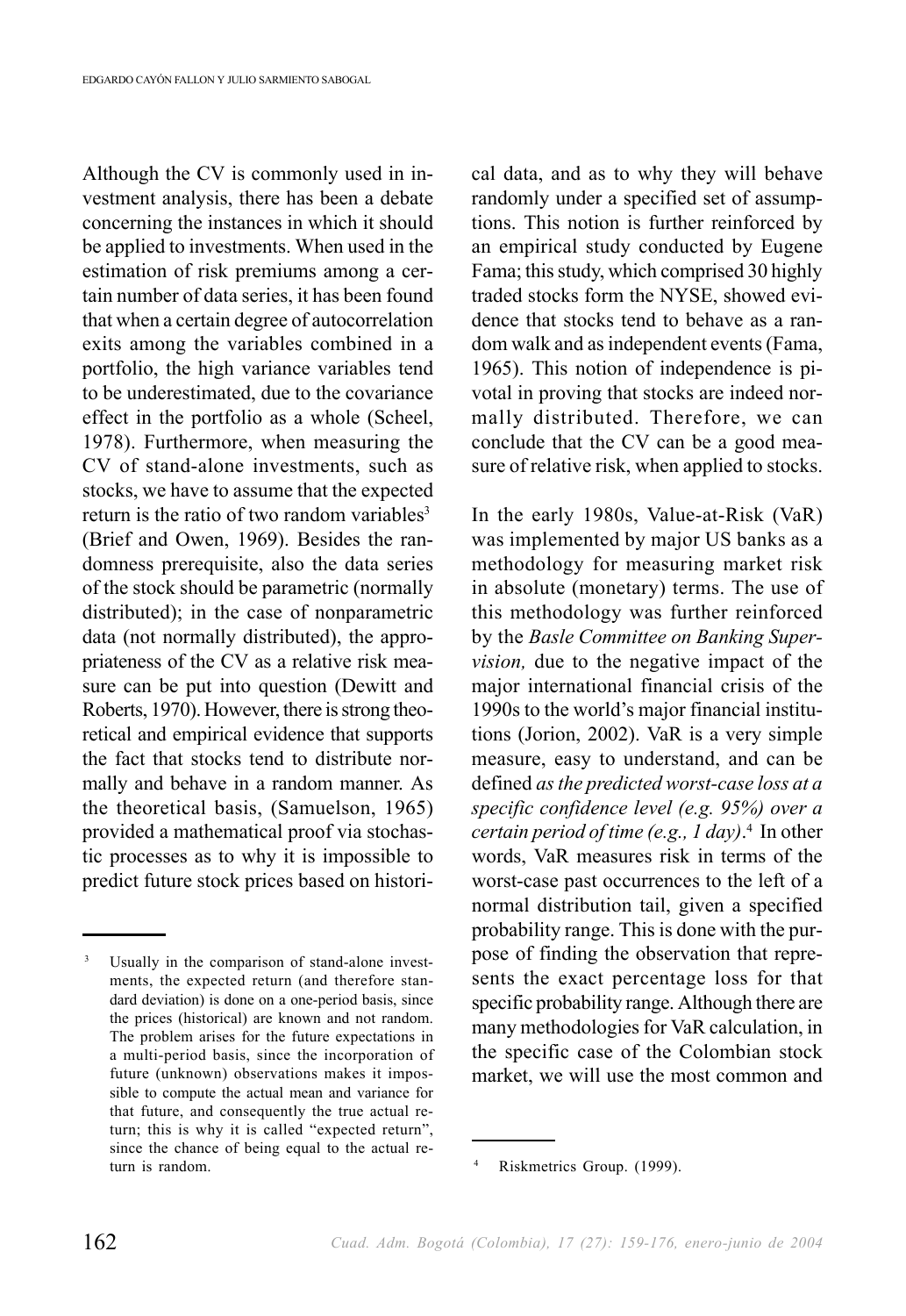easy to implement, which is historical VaR.<sup>5</sup> For the purpose of measuring the Historical VaR of a single asset (each of the selected Colombian stocks), we have to do the following calculations:

- Obtain a historical price dataset for the asset in question.
- Calculate the historical returns of each observation, using the following formula:

% Historical Return = 
$$
\frac{P_1 - P_0}{P_0}
$$

*Where*  $P_0$  = next day's price  $P_1$  = previous day's price

- Then the resulting series of historical returns should be arranged in ascending numerical order (e.g. –0.02%,-0.01%, 1%, etc.)
- To determine which point in the series will give us the exact VaR at a specific confidence level, we use the following formula:

Specific point in the historical series =  $n_{Y} X n$ 

*Where*  $n_x=(1-\alpha)$ 

 $\alpha$  = the given confidence level (e.g. 95%)

 $n_x$  = the percentile outside the given confidence level (e.g. 5%)

*n = total number of historical observations*

Finally, multiply the % value that corresponds to the specific point in the series by the monetary value invested in the asset, and that gives us our VaR for that specific confidence level (*It is always important to keep in mind that VaR has to be expressed as a monetary loss; e.g., Col\$ -37.000*).

As we can see, historical VaR has an intuitive appeal on the grounds that it provides a range of possible losses on ongoing investments. Therefore, it gives the investor an easy-tounderstand criterion for investment selection on the grounds of risk aversion (expressed in absolute monetary terms). It also provides a criterion that solves some of the paradoxes<sup>6</sup> involved in investment selection based solely on the grounds of expected return and risk as is intended in portfolio theory. On the other hand, it gives risk managers a day-to-day tool to determine the tendency of risky investments, and to what extent this can have a monetary impact on the investment portfolio as a whole.

Nevertheless, we believe that historical VaR has some validity as an effective risk measure, due to the fact that it relies on the historically observed, worst-case past scenarios. We want to test the reliability of the measure, when compared to another risk measure with equal intuitive and even better theoretical appeal, such as the CV. Since both the CV and the historical VaR tend to denote higher amounts of risk, the higher

As is implemented by RiskmetricsTM.

<sup>6</sup> For a better understanding of this issue, please refer to Baumol (1963).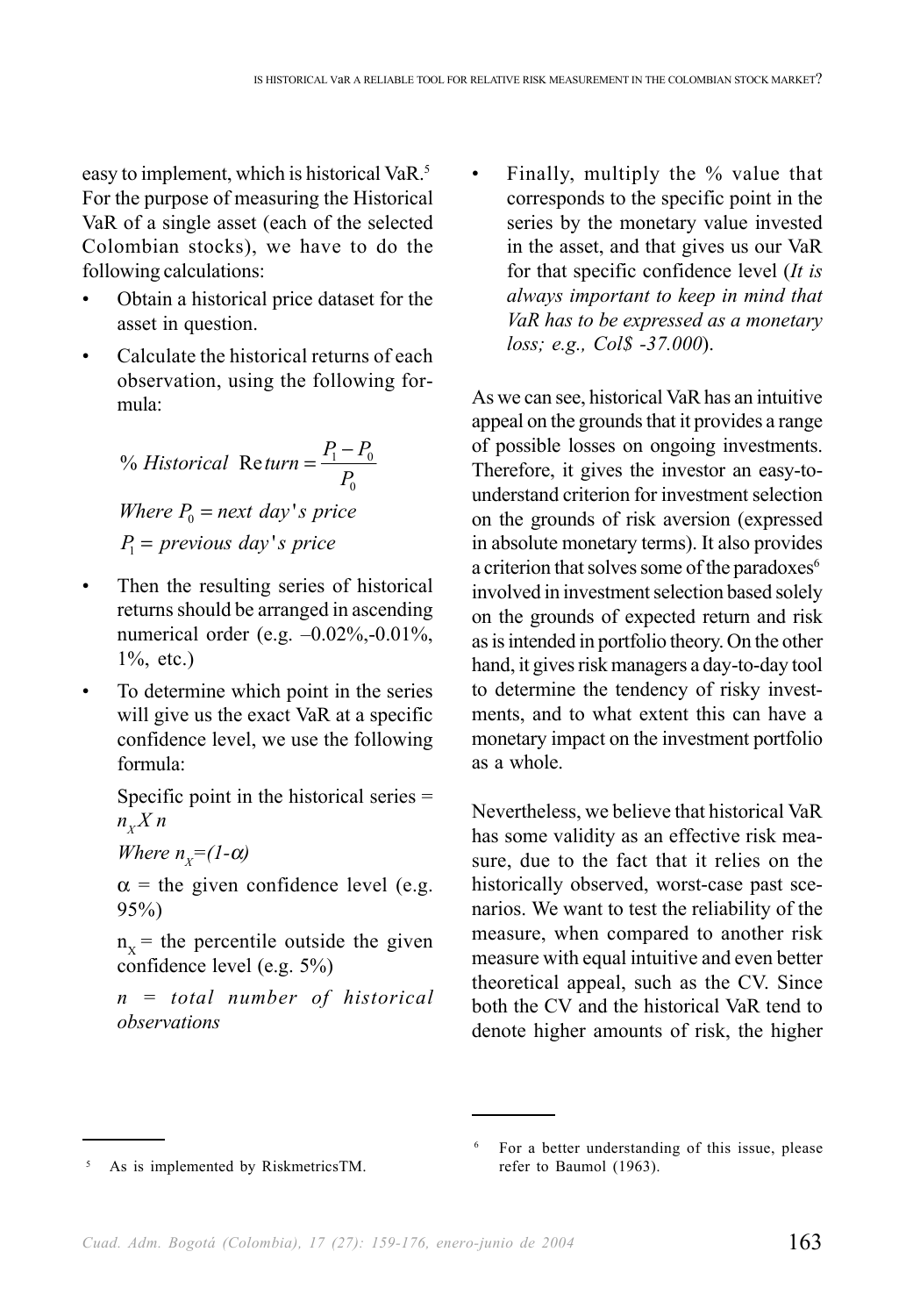the result is, then our question is straightforward: Is Historical VaR an efficient tool for risk measure in the Colombian stock market?

In order to answer this question and test the efficiency of the historical VaR in the Colombian stock market, we will run a simple regression, where the CV of a series of Colombian stocks will act as the independent variable and the historical VaR of those stocks as our dependent variable. If indeed historical VaR is a good measure of risk (because a higher CV should denote a higher historical VaR based on the reasons stated before), then we will reject our null hypothesis that there is no relation at all between the two risk measures, by using the p-value as a measure for determining the significance of the regression.

#### **1. The Dataset**

The dataset is comprised of 30 Colombian stocks and their daily average trading price from the year 1998 to 2003. Due to the small size of the Colombian Stock market, just half of these stocks are actually traded on a daily basis,<sup>7</sup> therefore making the Colombian stock market an illiquid stock environment in liquidity terms. On the average, we have 1354 daily observations<sup>8</sup> per stock, this being the range of observations between 1454 and 536 on a daily basis, 288 weekly observations on average, this being the range of observations between 310 and 113 on a weekly basis, and 66 monthly observations on average, this being the range of observations between 72 and  $26<sup>9</sup>$  In order to test our hypothesis, we chose the three different holding periods $10$  in order to compute both the CV an the historical VaR. The frequency of the holding periods for each stock was daily, weekly and monthly.<sup>11</sup> Since the historical VaR has to be given in absolute terms, we chose a preset amount of Col\$ 1,000,000 per stock, thus giving a standard measure of historical VaR per million investment in each stock.12 Table 1 summarizes the results we found for each stock on a daily, weekly and monthly basis. For the historical VaR calculation, we chose the 95% and 99% confidence levels, respectively.13

For further information concerning how the stocks are ranked in terms of trading and other methodological issues on the reliability of the available public data, please go to the following website http://www.supervalores.gov.co/

In Colombia we use the weighted average daily price methodology. This methodology disguises the effect of dividends on the price of the stock.

In the specific cases of Colombiana de Inversiones S.A. and Valores Simesa S.A., the stocks were initially registered on October 10, 2001 and June 16, 2001 respectively.

<sup>&</sup>lt;sup>10</sup> A holding period for our purposes is defined as the investment horizon for buying and selling each stock (i.e., if I buy today and sell tomorrow, my holding period was daily; if I buy today and sell at the end of the week my holding period was weekly, etc.)

<sup>&</sup>lt;sup>11</sup> These are the most commonly used holding periods for computing VaR; for further discussion, please see *Riskmetrics-Technical Document*.

<sup>&</sup>lt;sup>12</sup> For simplicity purposes, we assume that there are no transaction costs involved, due to the fact that these costs tend to vary enormously on the basis of the trading frequency of each stock.

<sup>&</sup>lt;sup>13</sup> This confidence level applies for daily and weekly only. For the monthly VaR, the confidence level is set at 95% and 90%, due to the fact that there are not enough observations for a higher confidence level.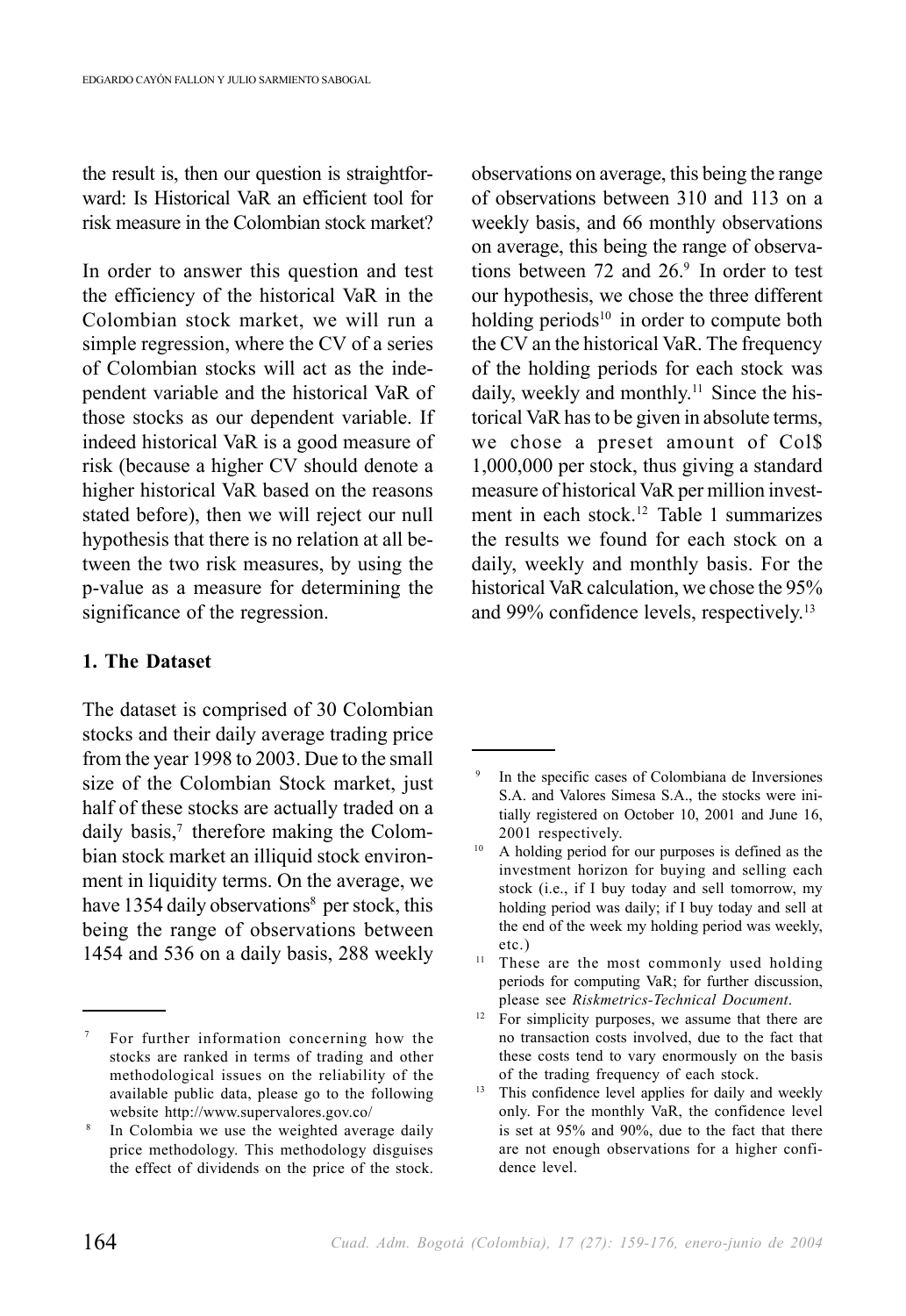| یم<br>F | Ę<br>ē<br>ξ<br>ζ |
|---------|------------------|
|         |                  |
|         |                  |

 $\Gamma$ 

| ${}^{\circ}$      | Fabricato                   | 0,0917%         | 3,923%                    | 42,788     | $-899.784.72$                        | $-$28.339.82$                       |           | $\infty$          | Fabricato                   | 0,5411%         | 9.979%                    | 18,440    | $-$184.000,00$                                  | $-$100.000.0018-$                          |           | $\infty$       | Fabricato                      | 2,3760%         | 24,701%                   | 10,396    | -\$191.055,56                               | $-$151.045.77$                      |
|-------------------|-----------------------------|-----------------|---------------------------|------------|--------------------------------------|-------------------------------------|-----------|-------------------|-----------------------------|-----------------|---------------------------|-----------|-------------------------------------------------|--------------------------------------------|-----------|----------------|--------------------------------|-----------------|---------------------------|-----------|---------------------------------------------|-------------------------------------|
|                   | Cementos del<br>Caribe S.A. | 0,0639%         | 1,954%                    | 30,590     | $-572.423.99$                        | $-$27.962,52$                       |           | $\overline{a}$    | Cementos del<br>Caribe S.A. | 0,3178%         | 4,673%                    | 14,705    | $-$113.337,52$                                  | $-$72.212.93$                              |           | $\overline{C}$ | $C$ ementos del<br>Caribe S.A. | 1,6653%         | 13,106%                   | 7,870     | $-8196.197,28$ $-8169.002,97$               | $-$141.723,91$ $-$133.330,57$       |
| $\circ$           | Argos                       | 0,0653          | 2,389%                    | 36,579     | $-876.179.87$                        | $-337,390,78$                       |           | $\circ$           | Argos                       | 0,3581%         | 6,048%                    | 16,891    | $-$157.713, 13$ $-$164.227, 78$ $-$168.083, 51$ | $-896.772,14$                              |           | $\circ$        | Argos                          | 1.9807%         | 14,627%                   | 7,385     |                                             |                                     |
| 5                 | Bavaria                     | 0,0231%         | 2,127%                    | 92,018     | $-$ \$58,832,75                      | $-$31.108.34$                       |           | 5                 | Bavaria                     | 0,1632%         | 5.707%                    | 34,972    |                                                 | $-879.470.69$                              |           | 5              | Bavaria                        | 0.7605%         | 11.912%                   | 15,664    | \$28.402,58                                 | $-864.755.98$                       |
| 4                 | Banco de<br>Bogotá          | 0.0419%         | 2,097%                    | 50,055     | $-870.230.78$                        | $-330.550.56$                       |           | 4                 | Banco de<br>Bogotá          | 0,2247%         | 5,104%                    | 22,713    |                                                 | $-$73.036,47$                              |           | 4              | Banco de<br>Bogotá             | 1.1386%         | 11,482%                   | 10,085    | $-$154.101.37$                              | $-819.497,33$ $-8108.076,12$        |
| $\epsilon$        | <b>Banco Superior</b>       | $-0.0209%$      | 2,745%                    | $-131,426$ | \$0,00                               | \$0,00                              |           | 3                 | <b>Banco Superior</b>       | $-0.0828%$      | 6,197%                    | $-74,812$ | $-$171.595,40$                                  | -\$495,05                                  |           | 3              | <b>Banco Superior</b>          | $-0.5564%$      | 12,169%                   | $-21,872$ | -\$113.350,79                               |                                     |
| $\mathbf{\Omega}$ | Bancolombia                 | 0,0460%         | 2,606%                    | 56,668     | -\$79.561.01                         | -\$39.217,69                        |           | $\mathbf{\Omega}$ | Bancolombia                 | 0,2594%         | 6,417%                    | 24,740    | $-$158.552,07$                                  | $-$106.416.58$                             |           | 2              | Bancolombia                    | 1.7303%         | 16,887%                   | 9,760     | $-$ \$245.703,27                            | $-$121.550,10$                      |
| Diarios           | Suramericana                | $-0.0364%$      | 3,435%                    | $-94,327$  | -\$90.605,62                         | $-$ \$46.022,35                     | Semanales |                   | Suramericana                | $-0.1350%$      | 7,957%                    | $-58,931$ | $-$154.898,03$                                  | $-$110.867,14$                             | Mensuales |                | Suramericana                   | 1,013%          | 17,150%                   | 16,630    | $-$181.733,10$                              | $-$155.734.78$                      |
|                   |                             | Expected return | <b>Standard Deviation</b> | 5          | Historical VaR per<br>million at 99% | Historial VaR per<br>million al 95% |           |                   |                             | Expected return | <b>Standard Deviation</b> | 5         | Historical VaR per<br>million at 99%            | <b>Historial VaR</b> per<br>million al 95% |           |                |                                | Expected return | <b>Standard Deviation</b> | Š         | <b>Historical VaR</b> per<br>million at 99% | Historial VaR per<br>million al 95% |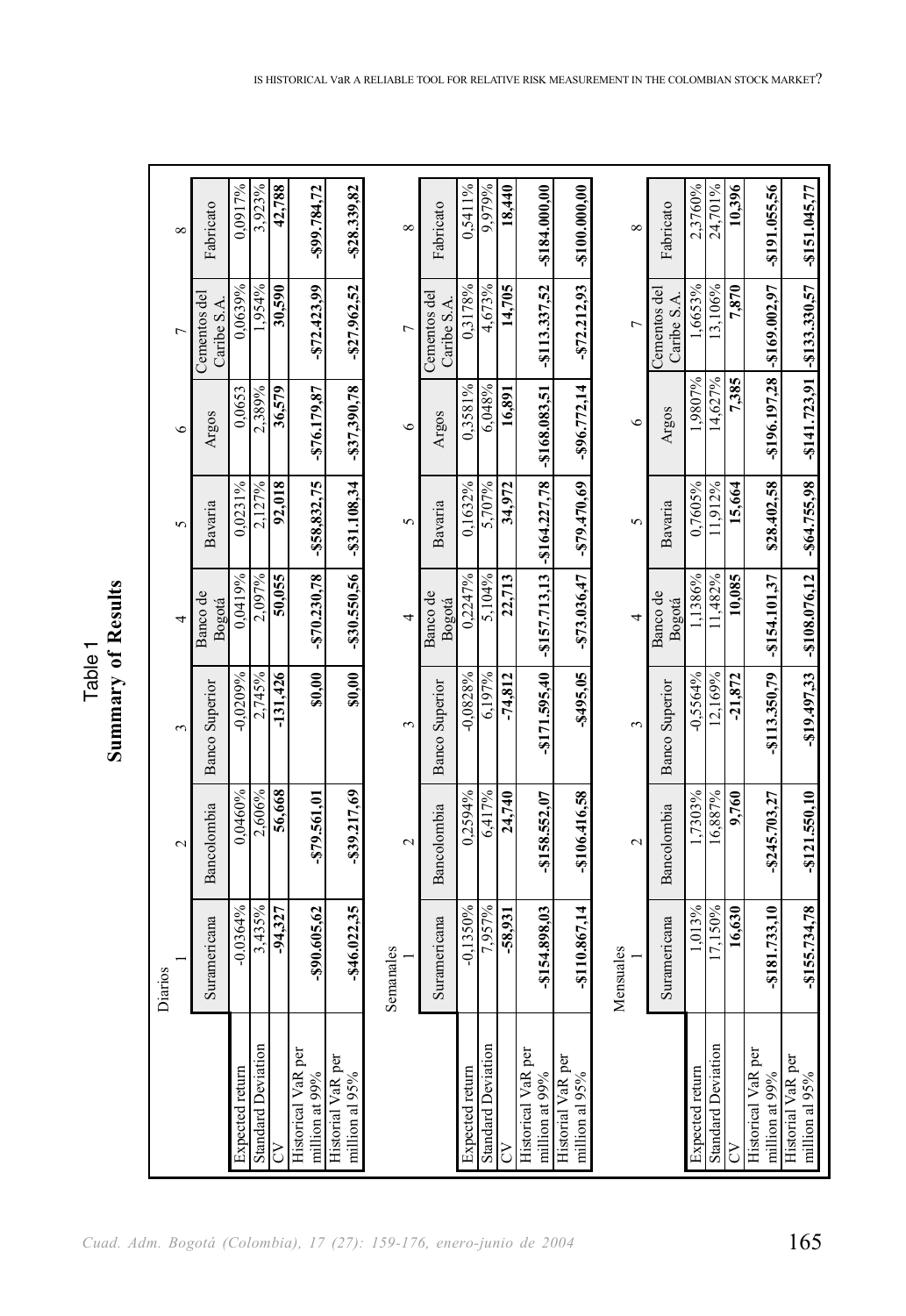|                                   | $\frac{6}{1}$                        | $\overline{17}$         | $\overline{18}$ | $\overline{19}$       | 20                      | $\overline{21}$                         |
|-----------------------------------|--------------------------------------|-------------------------|-----------------|-----------------------|-------------------------|-----------------------------------------|
|                                   | Colombiana de<br>Compañía<br>Tejidos | Cementos Paz del<br>Río | Carulla         | Cartón de<br>Colombia | Mineros de<br>Antioquia | maderas de<br>Caldas S.A.<br>Tableros v |
| Expected return                   | 0.0054%                              | 0.1051%                 | 0.0289%         | 0,0920%               | 0,1648%                 | $-0.1552%$                              |
| <b>Standard Deviation</b>         | 2,862%                               | 2,424%                  | 1,719%          | 2,149%                | 2,578%                  | 2,928%                                  |
| 5                                 | 527.467                              | 23.056                  | 59.435          | 23.351                | 15.649                  | $-18,872$                               |
| Historical VaR per million at 99% | $-$90.040.02$                        | -\$85.462,05            | $-$61.226.96$   | -\$86.267.24          | -\$42.361,11            | -\$99.956,15                            |
| Historial VaR per million al 95%  | \$0,00                               | $-$36.834,31$           | -\$14.956,13    | \$0,00                | -\$20.878,03            | $-520.878,03$                           |
|                                   | 16<br>Semanales                      | $\overline{17}$         | 18              | $\overline{1}$        | 20                      | $\overline{21}$                         |
|                                   | Colombiana de<br>Compañía<br>Tejidos | Cementos Paz del<br>Río | Carulla         | Cartón de<br>Colombia | Mineros de<br>Antioquia | maderas de<br>Caldas S.A.<br>Tableros y |
| Expected return                   | 0,0863%                              | 0,4905%                 | 0,1356%         | 0,4868%               | 0,7853%                 | $-0,6887%$                              |
| <b>Standard Deviation</b>         | 7,350%                               | 5,214%                  | 3,733%          | 4,909%                | 5,758%                  | 7,007%                                  |
| 5                                 | 85,155                               | 10,630                  | 27,520          | 10,084                | 7.332                   | $-10.174$                               |
| Historical VaR per million at 99% | $-8197,630,20$                       | -\$151,663.01           | $-8107,460.94$  | $-$181.681.68$        | $-$ \$100.000,00        | $-$270.550.88$                          |
| Historial VaR per million al 95%  | $-$93.278,70$                        | $-873.093,61$           | $-846.720.39$   | $-$58.829,68$         | $-835.605,40$           | $-8100.000,000$                         |
|                                   | Mensuales                            |                         |                 |                       |                         |                                         |
|                                   | $\frac{6}{1}$                        | $\overline{17}$         | 18              | $\overline{0}$        | $\overline{20}$         | $\overline{21}$                         |
|                                   | Colombiana de<br>Compañía<br>Tejidos | Cementos Paz del<br>Río | Carulla         | Cartón de<br>Colombia | Mineros de<br>Antioquia | maderas de<br>Caldas S.A.<br>Tableros y |
| Expected return                   | 0,1400%                              | 2,4778%                 | 0,4939%         | 2,2957%               | 3,1683%                 | $-2,4129%$                              |
| <b>Standard Deviation</b>         | 20,224%                              | 12,568%                 | 6,948%          | 12,370%               | 13,358%                 | 18,604%                                 |
| 5                                 | 144,485                              | 5.072                   | 14,607          | 5.388                 | 4,216                   | $-7,710$                                |
| Historical VaR per million at 99% | -8317.312,66                         | $-$144.902.82$          | -\$101.663,11   | -\$170.738,64         | $-882.414,63$           | $-$363.130,70$                          |
| Historial VaR per million al 95%  | $-$137.318,89$                       | $-$121.030,18$          | -\$63.516,60    | -899.637,51           | $-$62.894,74$           | $-8144.475,60$                          |

(Continuation Table 1) (Continuation Table 1)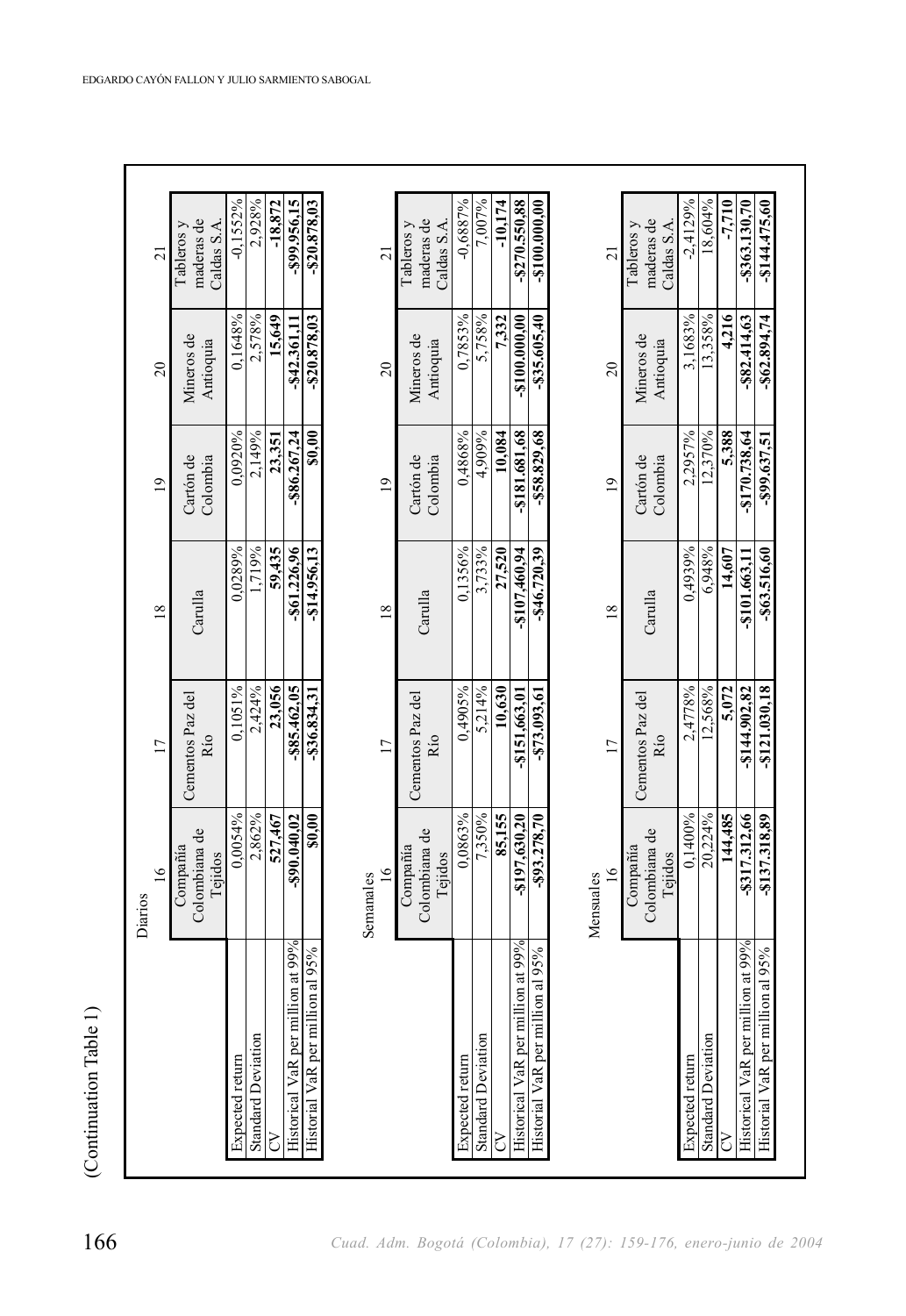| 26<br>25      | Valores Bavaria<br>Cementos del Valle | $-0,1331%$<br>0,0675% | 3,982%<br>2,156%          | $-29,911$<br>31,943 | -\$106.267,54<br>-\$82.861,06     | $-$68.663,02$<br>$-$26.648,64$   | 26<br>25        | Valores Bavaria<br>Cementos del Valle | $-0.5629%$<br>0,3188% | 9,564%<br>4,786%          | $-16,991$<br>15,012 | $-8245.657.18$<br>-\$120.178.16   | $-$144.761,32$<br>$-865.257,70$  |           | 26<br>25        | Valores Bavaria<br>Cementos del Valle | $-2.1582%$<br>.7287% | 19,089%<br>11,059% | $-8,845$<br>6,397 | $-3336.790.50$<br>$-$129.238.24$  | $-$223.743,61$<br>$-898.449.64$  |
|---------------|---------------------------------------|-----------------------|---------------------------|---------------------|-----------------------------------|----------------------------------|-----------------|---------------------------------------|-----------------------|---------------------------|---------------------|-----------------------------------|----------------------------------|-----------|-----------------|---------------------------------------|----------------------|--------------------|-------------------|-----------------------------------|----------------------------------|
| 24            | Valores Simesa S.A.                   | 0,3459%               | 3,236%                    | 9,354               | -\$63.109.01                      | $-88.418,83$                     | $\overline{24}$ | Valores Simesa S.A.                   | ,6958%                | 9,450%                    | 5,573               | -\$119.158,73                     | -\$69.108,51                     |           | $\overline{24}$ | Valores Simesa S.A.                   | 7,3216%              | 27,037%            | 3,693             | -\$136.205.90                     | $-$108.461,45$                   |
| 23            | Promigas                              | 0,0032%               | 0,914%                    | 285,058             | $-834.702,75$                     | $-87.981,58$                     | 23              | Promigas                              | 0.0167%               | 2,068%                    | 124,215             | $-$ \$51.350,34                   | $-837.294,11$                    |           | 23              | Promigas                              | 0,3495%              | 3,880%             | 11,103            | $-$56.397.52$                     | $-592.948,90$                    |
| 22<br>Diarios | Banco de Occidente                    | $-0,0013%$            | 1,623%                    | $-1270,511$         | -\$61,387,28                      | $-810.690,67$                    | 22<br>Semanales | Banco de Occidente                    | $-0.0105%$            | 3,427%                    | $-327,791$          | -\$159.600.78                     | $-$46.216,07$                    | Mensuales | 22              | Banco de Occidente                    | 0,4030%              | 8,444%             | 20,955            | -\$133.564.77                     | $-874.409,74$                    |
|               |                                       | Expected return       | <b>Standard Deviation</b> | S                   | Historical VaR per million at 99% | Historial VaR per million al 95% |                 |                                       | Expected return       | <b>Standard Deviation</b> | S                   | Historical VaR per million at 99% | Historial VaR per million al 95% |           |                 |                                       | Expected return      | Standard Deviation | Š                 | Historical VaR per million at 99% | Historial VaR per million al 95% |

(Continuation Table 1) (Continuation Table 1)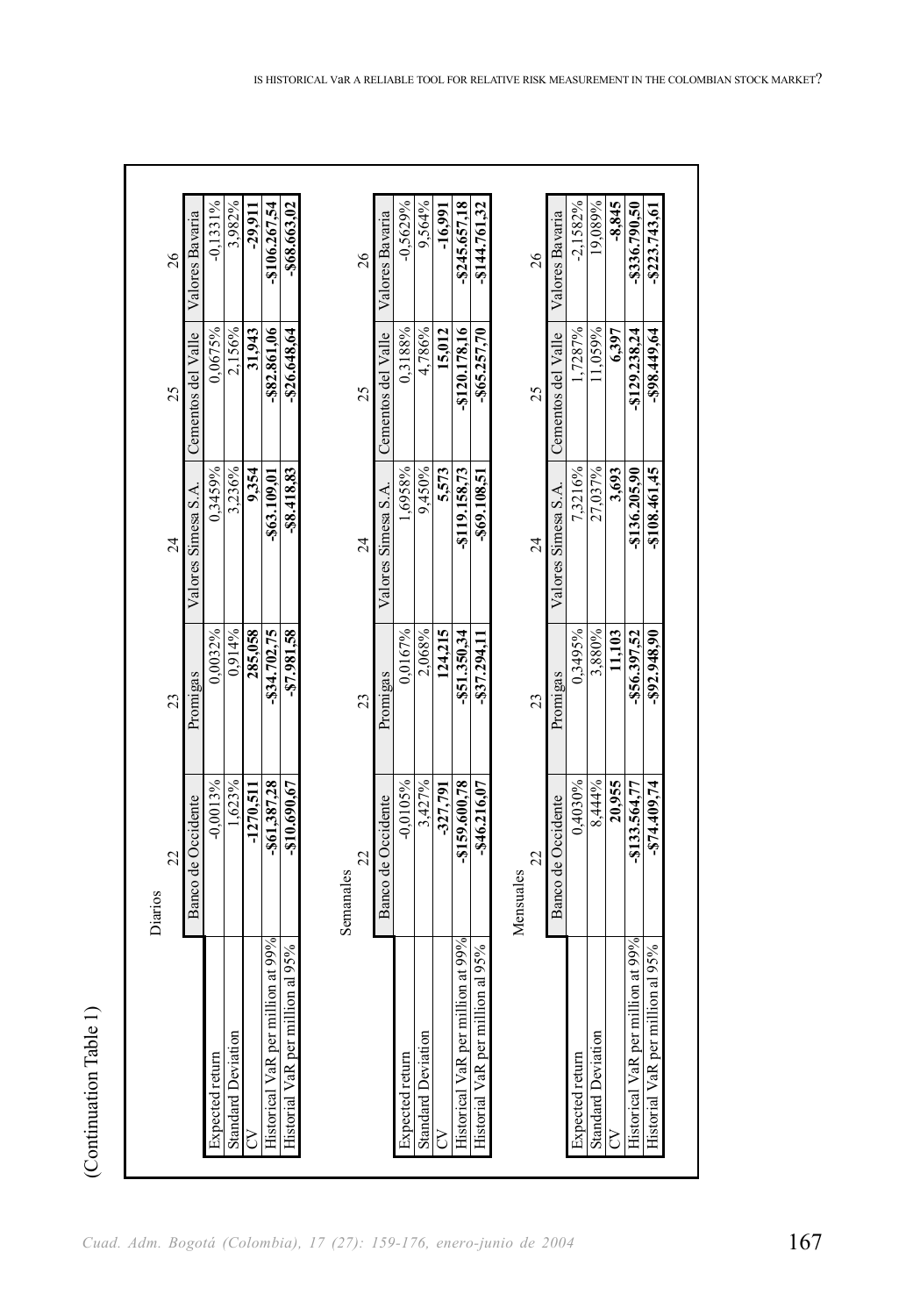|                                     | 27             | 28                 | 29                  | 30             |
|-------------------------------------|----------------|--------------------|---------------------|----------------|
|                                     | Grupo Aval     | Cementos Río Claro | Carbones del Caribe | Corfivalle     |
| <b>Expected</b> return              | $-0.0295%$     | 0.0374%            | 0,1079%             | $-0.0969%$     |
| <b>Standard Deviation</b>           | 1,735%         | 1,204%             | 5,894%              | 2,963%         |
|                                     | -58.886        | 32,182             | 54,646              | $-30.571$      |
| Historical VaR per million at 99%   | -\$72.773,88   | $-$16.173,46$      | -\$96.165,78        | $-860.341,00$  |
| million al 95%<br>Historial VaR per | $-$12.400,81$  | \$0,00             | \$0,00              | \$0,00         |
|                                     | Semanales      |                    |                     |                |
|                                     | 27             | 28                 | 29                  | 30             |
|                                     | Grupo Aval     | Cementos Río Claro | Carbones del Caribe | Corfivalle     |
| Expected return                     | $-0.1409%$     | 0.1792%            | 0,4437%             | $-0.4355%$     |
| <b>Standard Deviation</b>           | 3,728%         | 2,748%             | 10,614%             | 6,587%         |
| 3                                   | $-26.452$      | 15.332             | 23.922              | $-15.124$      |
| Historical VaR per million at 99%   | $-$158.331,92$ | $-887.303,79$      | $-8292.264,32$      | -\$319.784,95  |
| million al 95%<br>Historial VaR per | $-$46.724,38$  | $-811.447,98$      | $-8253,89$          | $-$11.694,50$  |
|                                     | Mensuales      |                    |                     |                |
|                                     | 27             | 28                 | 29                  | 30             |
|                                     | Grupo Aval     | Cementos Río Claro | Carbones del Caribe | Corfivalle     |
| Expected return                     | $-0.8138%$     | 0.9358%            | 1,7141%             | $-1.9964%$     |
| <b>Standard Deviation</b>           | 7,593%         | 5,311%             | 19,768%             | 13,538%        |
| 3                                   | $-9.330$       | 5.676              | 11.532              | $-6,781$       |
| Historical VaR per million at 99%   | -\$195.454,55  | -\$62.081,63       | $-8225.117,91$      | $-8247.993,50$ |
| million al 95%<br>Historial VaR per | -\$46.587,06   | -833.333,33        | $-867.253,00$       | $-898.181.82$  |

(Continuation Table 1) (Continuation Table 1)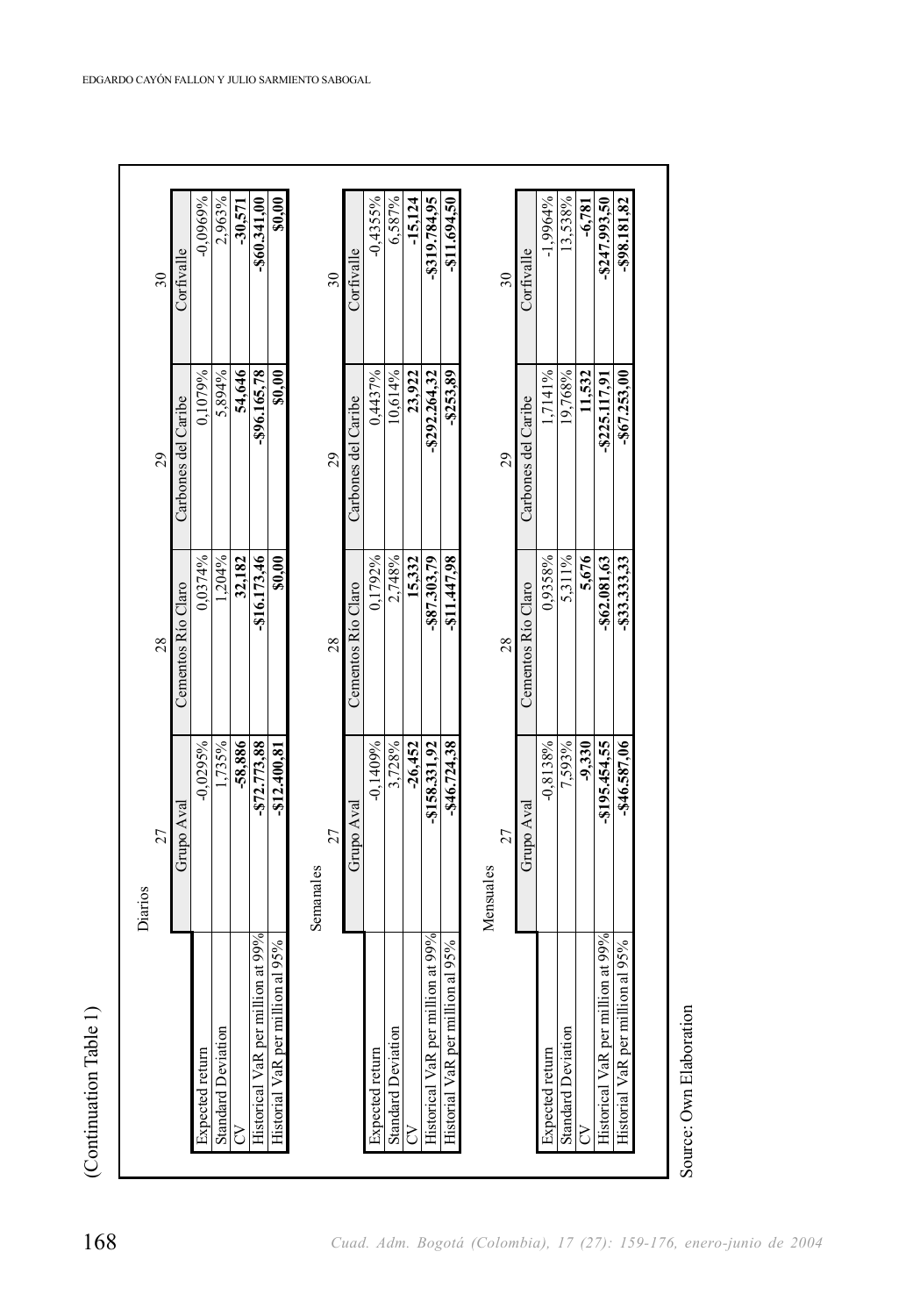#### **2. Testing the hypothesis**

As mentioned before, we ran a total of six regressions, using CV as our independent variable and historical VaR at different confidence levels as our dependent variable. In order to test our hypothesis of linearity,<sup>14</sup> in which a higher CV denotes a higher historical VaR, we have to reject our null hypothesis that there is no linear relationship between the two variables using the p-value.15 The p-value is straightforward; if the p-value (which is set at  $\alpha = 0.05$ and  $\alpha = 0.01$  for 95% and 99% confidence intervals respectively) is higher than our critical value for p, then there is a linear relationship between the two variables. Otherwise, we fail to reject our hypothesis and accept the null hypothesis that there is no linear relationship at all between the two variables. The regression results are as  $follows<sup>-16</sup>$ 

**2.1** *Computed daily CV as the independent variable and daily historical VaR at the 99% confidence level as the dependent variable (summary of results df=2817 )*

| Correlation | $R \wedge \gamma$<br>Adusted | est<br>statistic | p-value |
|-------------|------------------------------|------------------|---------|
| 38910269    | 700078                       | 240<br>ıΔ        | 464     |

- $H_0$ : There is no linear relationship between the daily CV and the historical daily VaR at the 99% confidence level.
- $H<sub>1</sub>$ : There is a linear relationship between the daily CV and the historical daily VaR at the 99% confidence level.

*P-Test*: We fail to reject the null hypothesis and have to accept that there is no evidence that a linear relationship exists between the daily CV and the historical daily VaR at the 99% confidence level.

- <sup>15</sup> When we calculate the p-value, we are calculating the probability of obtaining a value of the test statistic (which is recommended for small samples as in this case) more extreme than the one we actually have; since we have both positive and negative values, our p-value is computed on a two-tail basis.
- A negative adjusted  $R^2$  denotes that the X variable cannot explain the Y variable and also serves as a test of multicollinearity.
- <sup>17</sup> Degrees of freedom.

<sup>&</sup>lt;sup>14</sup> Due to the fact that the computed numbers can present the problem of heteroscedasticity, the previous dataset is expressed in absolute terms, and then logarithmically transformed for variance stabilizing purposes. Even with the logarithmic transformation, the residual plots (Appendix B) show strong evidence of a non-linear relation between the variables. In the case of negative CVs, we use absolute values because of the symmetric characteristic of this measure (a negative CV denotes a negative expected return or the possibility of making a short sell, but its relative risk is the same).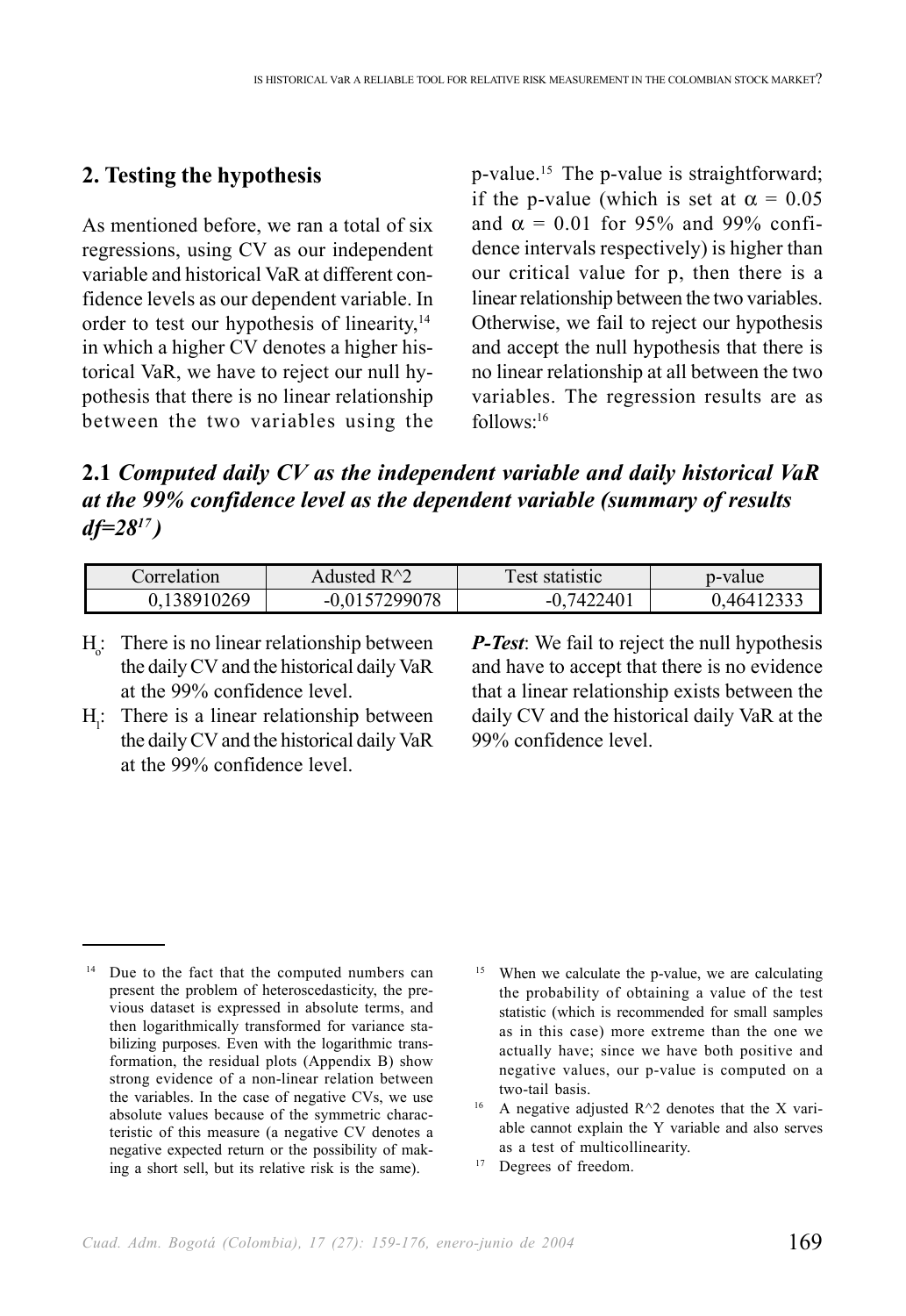## **2.2** *Computed daily CV as the independent variable and daily historical VaR at the 95% confidence level as the dependent variable (summary of results df=28)*

| Correlation | $R^{\wedge}$<br>Adustec | ౼<br>l est<br>. statistic | p-value  |
|-------------|-------------------------|---------------------------|----------|
| 69          | 271271021               | .8248503                  | 07871074 |
| 1,326021    | $\mu$                   | - 1                       |          |

- $H<sub>o</sub>$ : There is no linear relationship between the daily CV and the historical daily VaR at the 95% confidence level.
- $H<sub>1</sub>$ : There is a linear relationship between the daily CV and the historical daily VaR at the 95% confidence level.

*P-Test*: We fail to reject the null hypothesis and have to accept that there is no evidence that a linear relationship exists between the daily CV and the historical daily VaR at the 95% confidence level.

## **2.3** *Computed weekly CV as the independent variable and weekly historical VaR at the 99% confidence level as the dependent variable (summary of results df=28)*

| Correlation | $R^{\wedge}$<br>Adusted | Test statistic | p-value |
|-------------|-------------------------|----------------|---------|
| 0.059923428 | 031005225<br>ت سے س     | 1765581        | 310291  |

- $H_0$ : There is no linear relationship between the weekly CV and the historical weekly VaR at the 99% confidence level.
- $H<sub>1</sub>$ : There is a linear relationship between the daily CV and the historical weekly VaR at the 99% confidence level.

*P-Test*: We fail to reject the null hypothesis and have to accept that there is no evidence that a linear relationship exists between the weekly CV and the historical weekly VaR at the 99% confidence level.

## **2.4** *Computed weekly CV as the independent variable and weekly historical VaR at the 95% confidence level as the dependent variable (summary of results df=28)*

| Correlation      | $R^{\wedge}$<br>Adusted         | est<br>statistic | p-value |
|------------------|---------------------------------|------------------|---------|
| $\sim$ 000 $\pi$ | 4533074<br>- 14<br>$-U$ .<br>л. | 122<br>7880      |         |

- $H_0$ : There is no linear relationship between the weekly CV and the historical weekly VaR at the 95% confidence level.
- $H<sub>1</sub>$ : There is a linear relationship between the daily CV and the historical weekly VaR at the 95% confidence level.

*P-Test*: We fail to reject the null hypothesis and have to accept that there is no evidence that a linear relationship exists between the weekly CV and the historical weekly VaR at the 95% confidence level.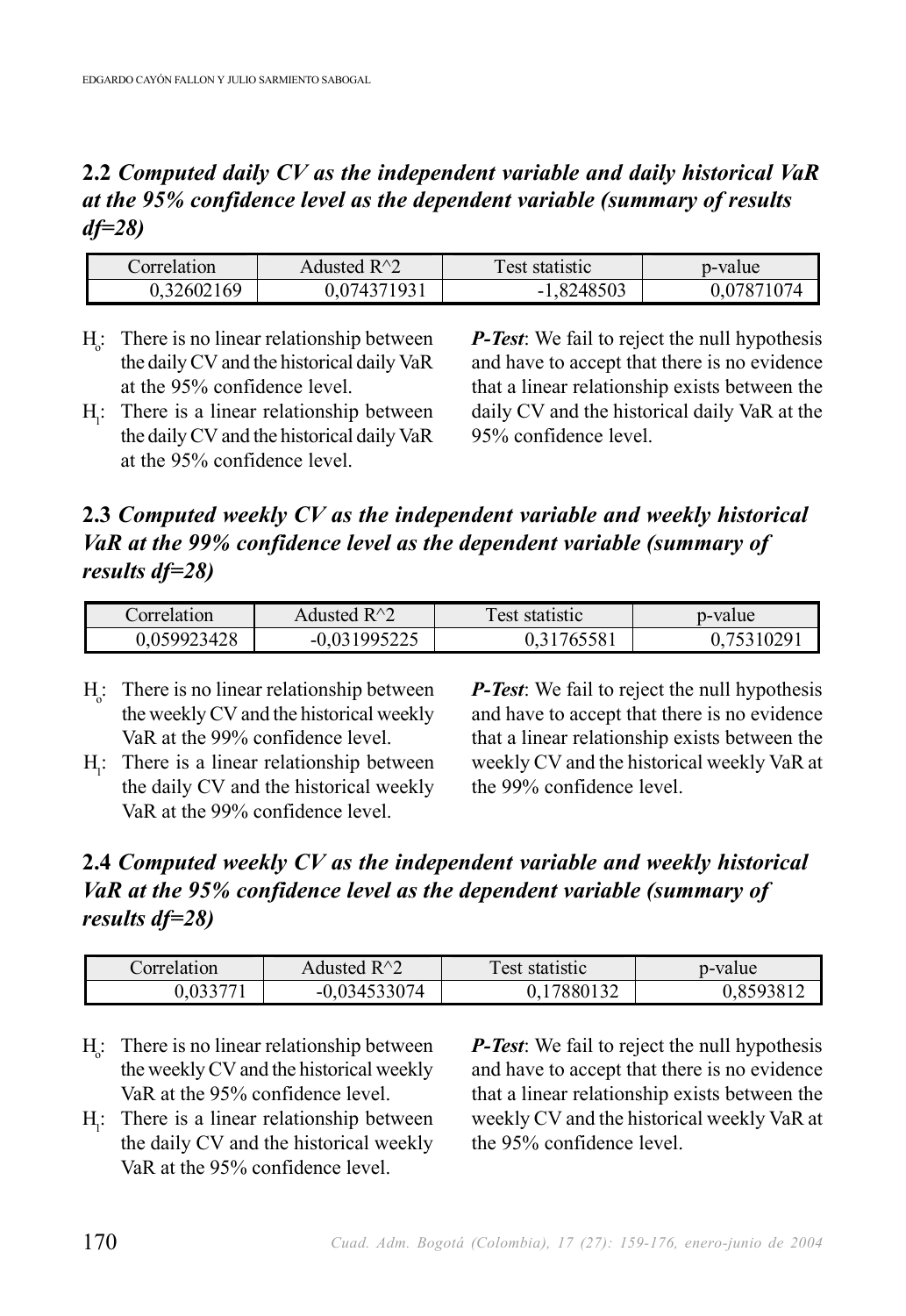## **2.5** *Computed monthly CV as the independent variable and monthly historical VaR at the 95%* **confidence level as the dependent variable (summary of results df=28)**

| Correlation | Adusted $R^2$  | Test statistic | p-value    |
|-------------|----------------|----------------|------------|
| 0.14508104  | $-0.013914044$ | 77590599       | 0.44430925 |

- $H_0$ : There is no linear relationship between the monthly CV and the historical monthly VaR at the 95% confidence level.
- $H<sub>1</sub>$ : There is a linear relationship between the monthly CV and the historical monthly VaR at the 95% confidence level.

*P-Test*: We fail to reject the null hypothesis and have to accept that there is no evidence that a linear relationship exists between the monthly CV and the historical monthly VaR at the 95% confidence level.

## **2.6** *Computed monthly CV as the independent variable and monthly historical VaR at the 90% confidence level as the dependent variable (summary of results df=28)*

| Correlation | Adusted $R^{\wedge}2$ | Test statistic | p-value  |
|-------------|-----------------------|----------------|----------|
| 0,16827483  | $-0.006386565$        | 0.90330779     | 37406867 |

- $H_0$ : There is no linear relationship between the monthly CV and the historical monthly VaR at the 90% confidence level.
- $H<sub>1</sub>$ : There is a linear relationship between the monthly CV and the historical monthly VaR at the 90% confidence level.

*P-Test*: We fail to reject the null hypothesis and have to accept that there is no evidence that a linear relationship exists between the weekly CV and the historical monthly VaR at the 90% confidence level.

We fail to reject six out of six of our null hypotheses, and we have to accept that there is no evidence that there is a linear relationship between the CV and the historical VaR for different holding periods and high confidence levels.

# **3. Concluding Remarks**

By assuming that the coefficient of variation is a reasonably accepted methodology for measuring relative risk, both in practice and in theory, we fail to provide conclusive evidence that by CV standards, the historical VaR holds, on average, as a reliable methodology for measuring risk at high confidence levels in the Colombian stock market. Although we fail to reject the null hypothesis in all the cases, this fact can be explained by the fact that there are not enough historical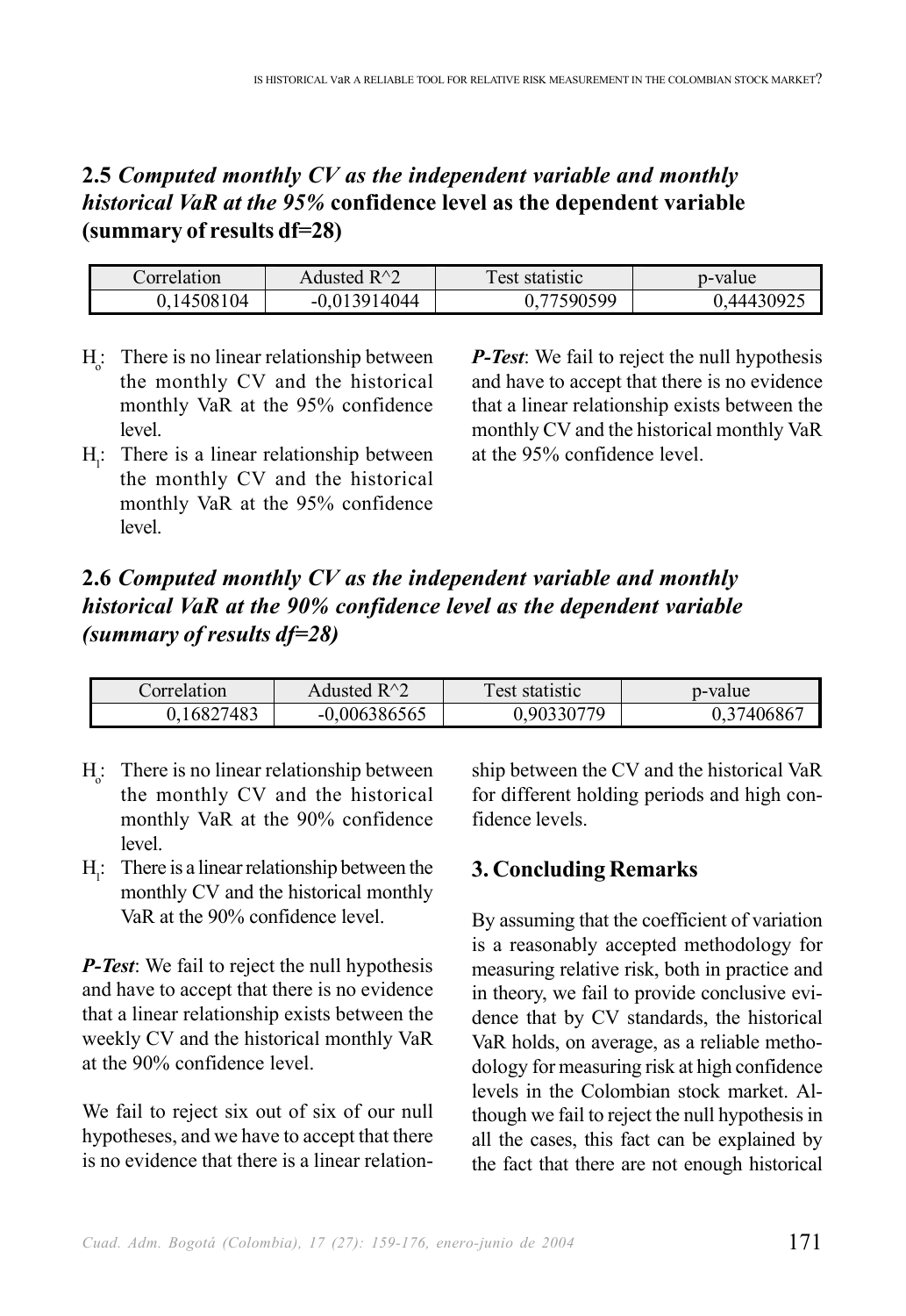monthly observations to make our result statistically sound,18 which can also distort the results obtained at certain confidence levels.19 This opens another line of inquiry; that is, whether, the Colombian Stock Market behaves in a parametric or a non-parametric way, which could also put into question the effectiveness of the CV as a relative risk measure, a significant question that is a matter for further research that could lead to a whole different set of conclusions. For the time being, we cannot prove in a conclusive manner that historical VaR is indeed a reliable risk measure in a thinly traded environment such as the Colombian Stock Market.

#### **Bibliographical References**

- Aczel, A. D. 1993. *Complete Business Statistics*, Boston (MA), Irwin.
- Baumol, W. J. 1963. "An Expected Gain-Confidence Limit Criterion for Portfolio Selection", in: *Management Science*, v. 10, n. 1, October.
- Brief, R. P. and Owen, J. 1969. "A Note on Earnings Risk and the Coefficient of Variation", in: *Journal of Finance*, American Finance Association, v. 24, December, pp. 901-904.
- DeWitt, R.; Roberts, C., and Roberts, E. N. 1970. "Exact Determination of Earnings Risk by the Coefficient of Variation", in: *Journal of Finance,* American Finance Association, v. 25, December, pp. 1161-1165.
- Fama, E. 1965. "The Behavior of Stock-Market Prices", in: *Journal of Finance,* American Finance Association, v. 38, March, pp. 34-105.
- Jorion, P. 2002. *Value-at-Risk.* New York: McGraw Hill.
- Markowtiz, H. 1952. "Portfolio Selection" in: *Journal of Finance*, American Finance Association, v. 7, March, pp. 77-91.
	- \_\_\_\_\_\_\_\_. 1991. "Foundations of Portfolio Theory" in: *Journal of Finance*, American Finance Association, v. 46, June, pp. 469-477.
- RiskMetrics Group. 1999. *Risk Management. A practical guide.* New York.
	- \_\_\_\_\_\_\_\_. 1996. *Risk Metrics-Technical Document.* New York: JP Morgan/Reuters.
- Scheel, W. C. 1978. "Comparison of Riskiness as Measured by the Coefficient of Variation", in: *The Journal of Risk and Insurance*, American Risk and Insurance Association, v. 45, March, pp. 148-152.
- Samuelson, P. A. 1965. "Proof that Properly Anticipated prices Fluctuate Randomly", in: *Industrial Management Review,* MIT Press, V.6, Spring pp. 41-50

#### *Data Source*

http://www.supervalores.gov.co

<sup>&</sup>lt;sup>18</sup> At least 60 historical observations are recommended to make it statistically significant.

<sup>19</sup> This is reinforced by the fact that there are not enough observations to calculate the historical VaR at the 99% confidence level for certain stocks (see Table 1).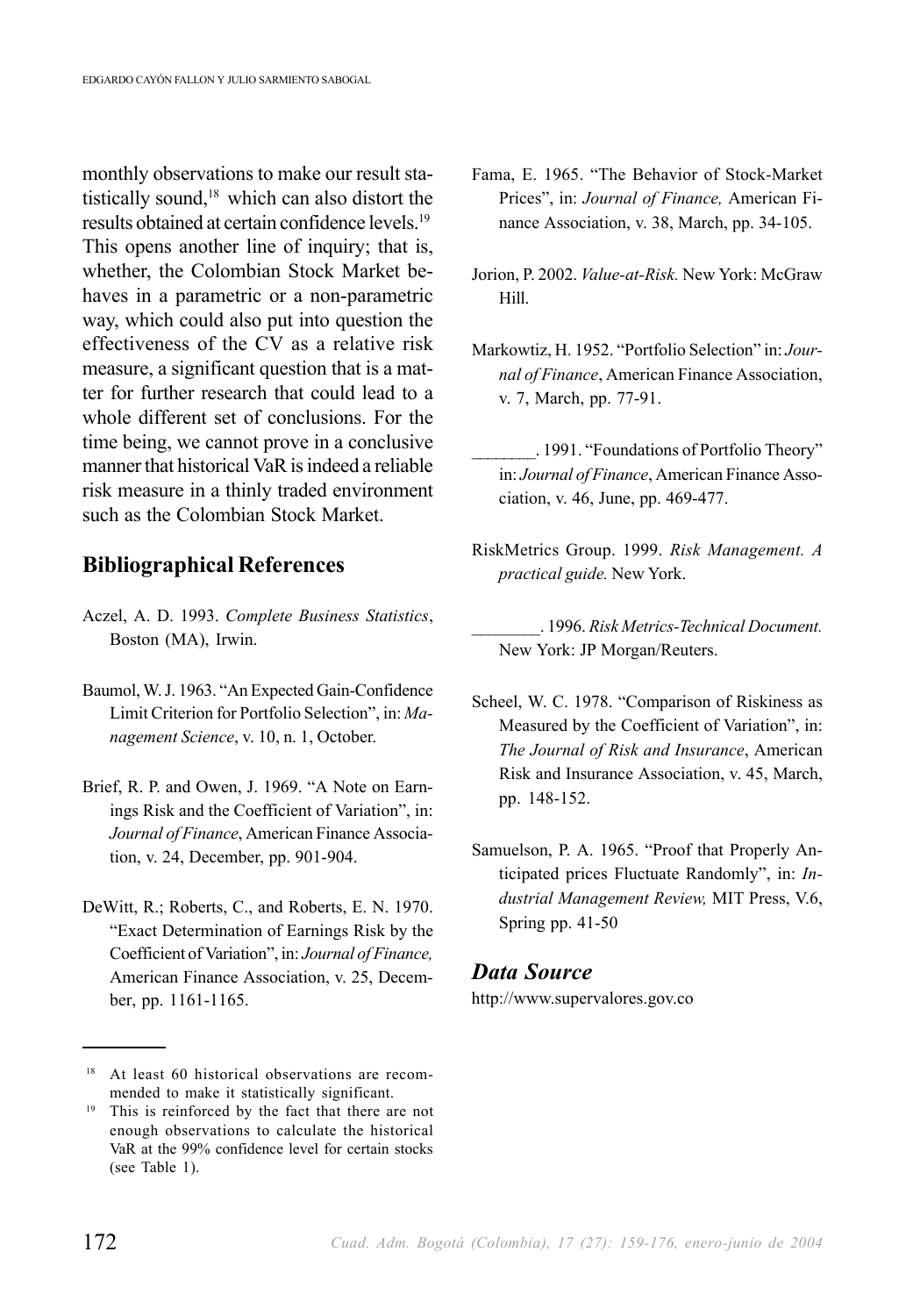## **Appendix A**

Standard deviation is defined as:

$$
\sigma = \sqrt{\frac{\sum_{T=1}^{n} (\overline{R}_{hist.} - \overline{R}_{p.})^2}{n-1}}
$$

Donde: R<sub>hist.</sub> = Historical observations expressed in returns terms.

 $R_{p}$  = Historical expected return

 $n =$  Number of observations.

Expected return is defined as:

$$
R_p = \frac{\sum_{t=1}^{N} R_h}{n}
$$

 $R_p$  = Expected Return  $R_h$  = Historical Return n = number of observations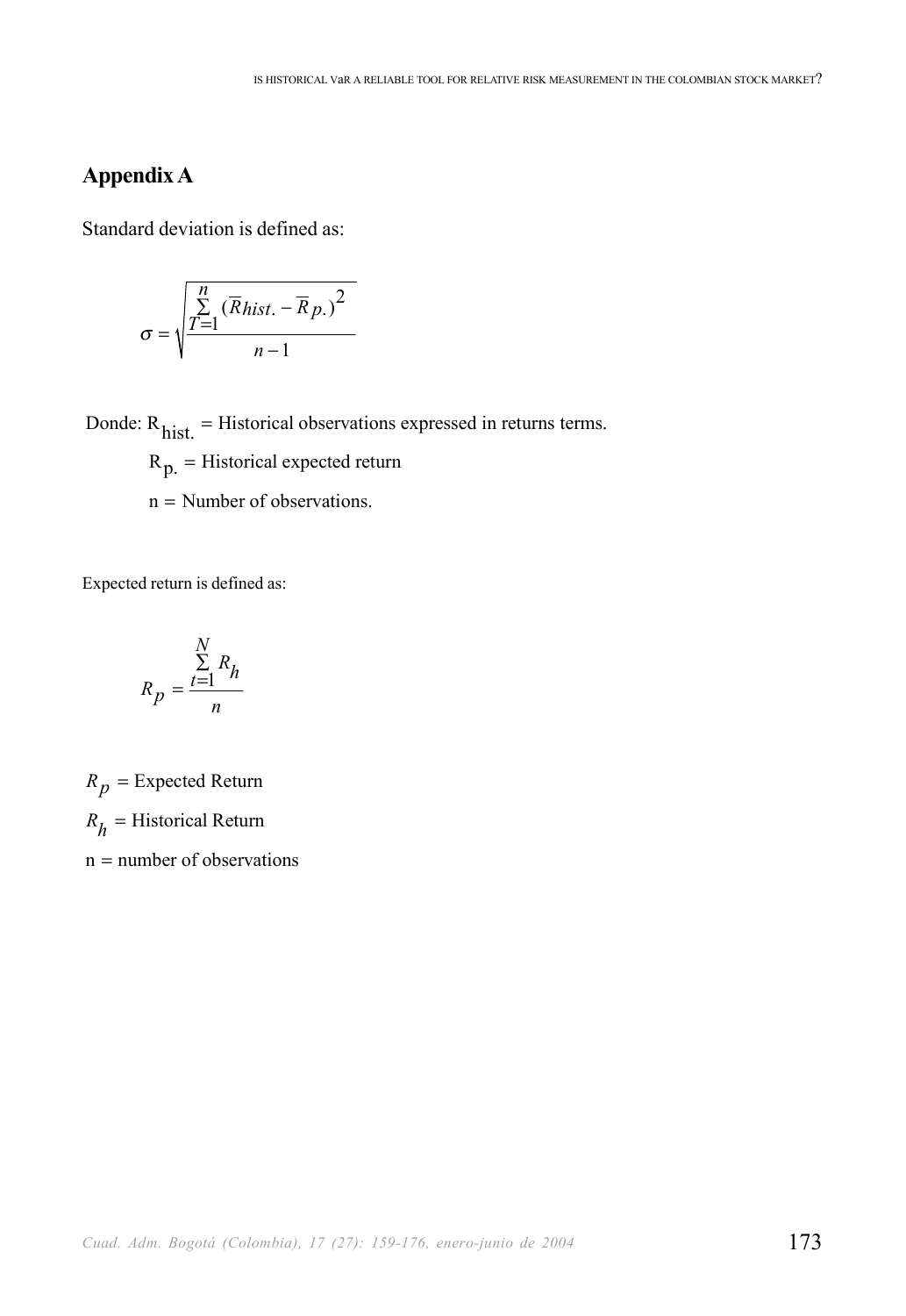## **Appendix B-Summary of Residual Plots**



Variable X 1 Residual Plot-Daily Var 99%

Variable X 1





Variable X 1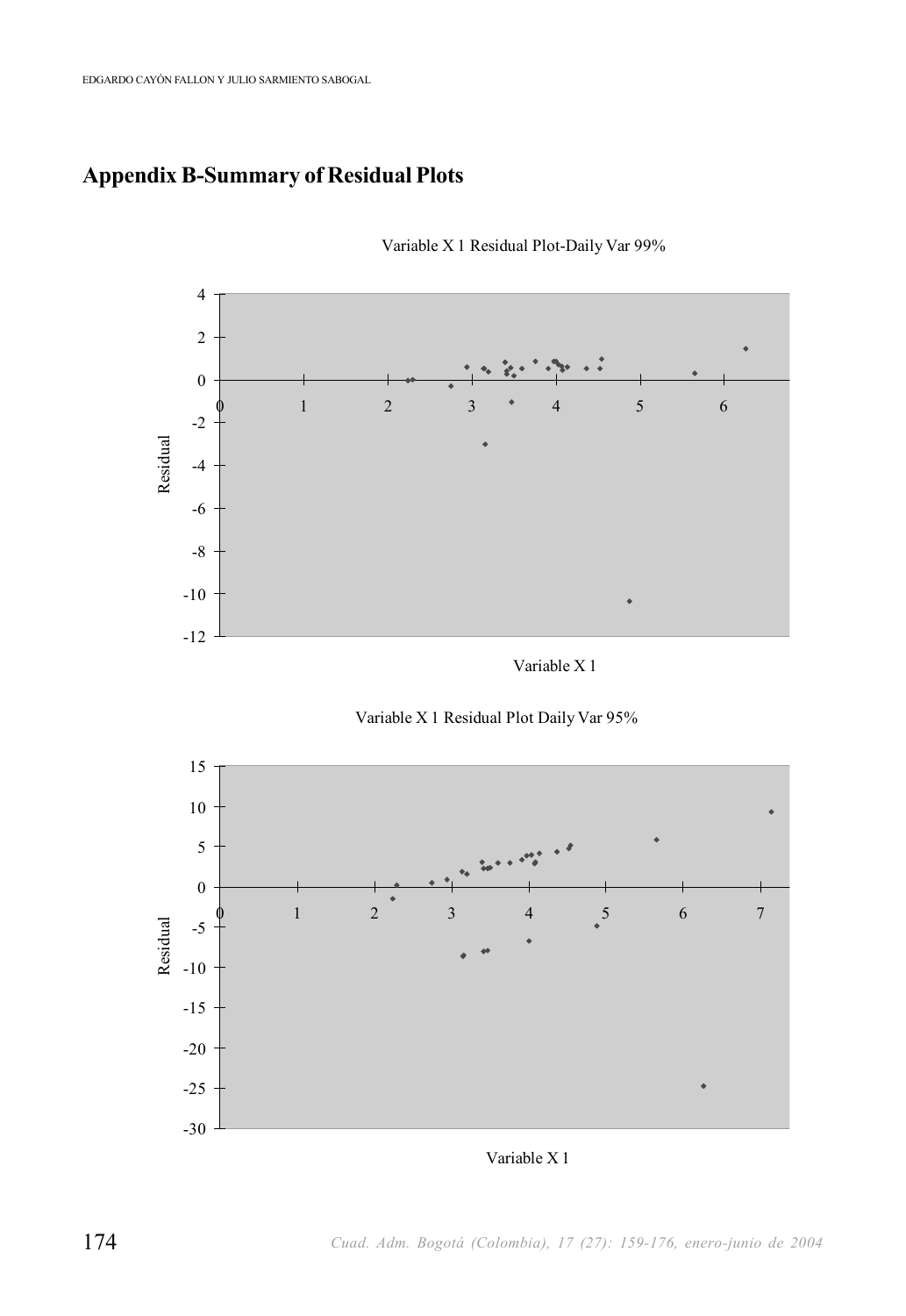

Variable X 1 Residual Plot Weekly Var 99%

Variable X 1





Variable X 1